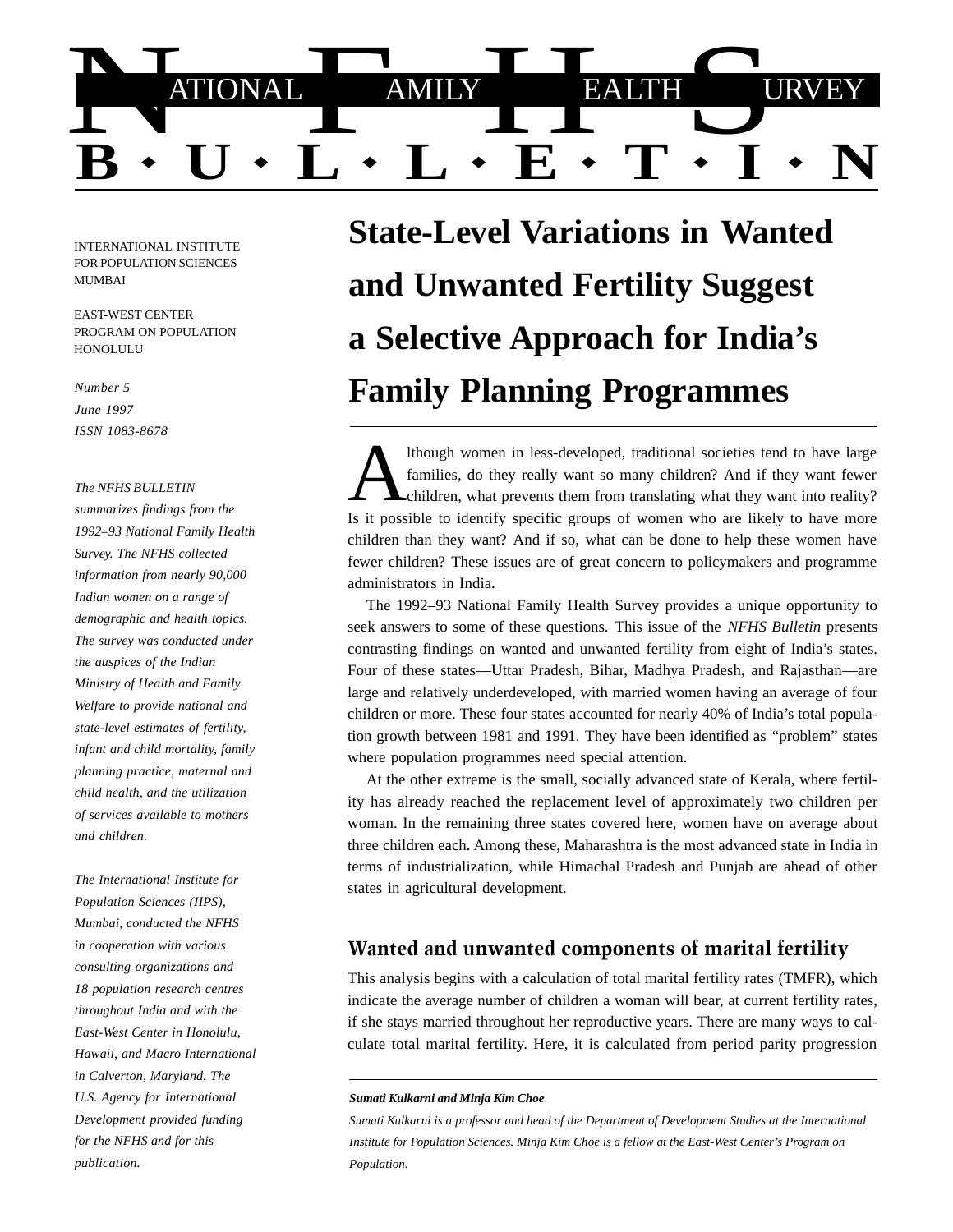ratios for the three-year period before the survey. Each ratio is the fraction of women of a specific parity (defined as the number of children a woman has ever born) who go on to have another child (Feeney 1987).

In addition to asking married women about births in the past, the NFHS asked women whether they wanted to have another birth. From their responses, it is possible to calculate a wanted total marital fertility rate (WTMFR). This indicates what the total level of fertility would be if all the women who want another child go on to have one, while the women who do not want any more children do not have any more. The difference between the TMFR and WTMFR is defined as the unwanted total marital fertility rate (UTMFR), which is a measure of excess fertility. Kulkarni and Choe (1997) discuss the calculation of these measures in more detail.

# Levels of wanted and unwanted fertility

In terms of wanted fertility, the eight states discussed in this report fall into three categories (Table 1). In Uttar Pradesh and Bihar, women want on average between three and four children. In Madhya Pradesh and Rajasthan, women want about three children on average. In the other four states, wanted fertility is at about replacement level.

Uttar Pradesh shows the highest level of unwanted marital fertility, with actual fertility averaging 1.4 children above wanted fertility. Kerala shows a relatively low level of unwanted fertility—total marital fertility is less than half of a child above the level wanted. In the remaining states, levels of unwanted fertility are similar, with total fertility about one child higher than wanted fertility. Differences in total fertility are much greater than dif**Table 1. Total marital and wanted and unwanted marital fertility rates, expressed as number of children per currently married woman, and percentage of total fertility that is unwanted: Selected states of India**

| <b>State</b>     | Total marital<br>fertility | Wanted marital<br>fertility | Unwanted marital<br>fertility | Percentage<br>unwanted<br>27 |  |
|------------------|----------------------------|-----------------------------|-------------------------------|------------------------------|--|
| Uttar Pradesh    | 5.2                        | 3.8                         | 1.4                           |                              |  |
| Bihar            | 4.3                        | 3.4                         | 0.9                           | 20                           |  |
| Madhya Pradesh   | 4.2                        | 3.0                         | 1.1                           | 28                           |  |
| Rajasthan        | 3.9                        | 3.0                         | 0.9                           | 24                           |  |
| Himachal Pradesh | 3.4                        | 2.2                         | 1.1                           | 34                           |  |
| Punjab           | 3.4                        | 2.2                         | 1.1                           | 33                           |  |
| Maharashtra      | 3.3                        | 2.3                         | 1.0                           | 31                           |  |
| Kerala           | 2.4                        | 2.0                         | 0.4                           | 16                           |  |

ferences in wanted fertility. Wanted fertility is 1.4 children higher in Bihar and 1.8 children higher in Uttar Pradesh than in Kerala, but total fertility is two to three children higher.

If India's family planning programme could help the women in these states have only the children they want, then total marital fertility would be reduced by 20 to 28% in Uttar Pradesh, Bihar, Madhya Pradesh, and Rajasthan and by

31 to 34% in Himachal Pradesh, Punjab, and Maharashtra. The percentage unwanted is highest in Himachal Pradesh, Punjab, and Maharashtra because contraceptive use, although increasing, has lagged behind the decline in wanted family size. In Kerala, where the fertility transition is more advanced, the lag in contraceptive use has been reduced. As a result, the percentage unwanted is low.

**Table 2. Total marital fertility and percentage unwanted by women's education: Selected states in India**

|                                                      | Total marital fertility |      |                   | % of marital fertility unwanted |      |         |  |  |
|------------------------------------------------------|-------------------------|------|-------------------|---------------------------------|------|---------|--|--|
|                                                      | Primary More than       |      | Primary More than |                                 |      |         |  |  |
| <b>State</b>                                         | Illiterate              | only | primary           | Illiterate                      | only | primary |  |  |
| States with total marital fertility rates $\geq 3.5$ |                         |      |                   |                                 |      |         |  |  |
| Uttar Pradesh                                        | 5.7                     | 4.3  | 3.3               | 26                              | 27   | 23      |  |  |
| Bihar                                                | 4.5                     | 4.3  | 2.9               | 18                              | 30   | 15      |  |  |
| Madhya Pradesh                                       | 4.7                     | 4.1  | 2.9               | 28                              | 33   | 22      |  |  |
| Rajasthan                                            | 4.0                     | 3.9  | 2.8               | 22                              | 33   | 22      |  |  |
| States with total marital fertility rates $<$ 3.5    |                         |      |                   |                                 |      |         |  |  |
| Himachal Pradesh                                     | 3.8                     | 3.3  | 2.7               | 36                              | 33   | 24      |  |  |
| Punjab                                               | 3.9                     | 3.1  | 2.6               | 36                              | 29   | 24      |  |  |
| Maharashtra                                          | 3.6                     | 3.2  | 2.7               | 29                              | 29   | 28      |  |  |
| Kerala                                               | 2.5                     | 2.5  | 2.2               | 32                              | 19   | 8       |  |  |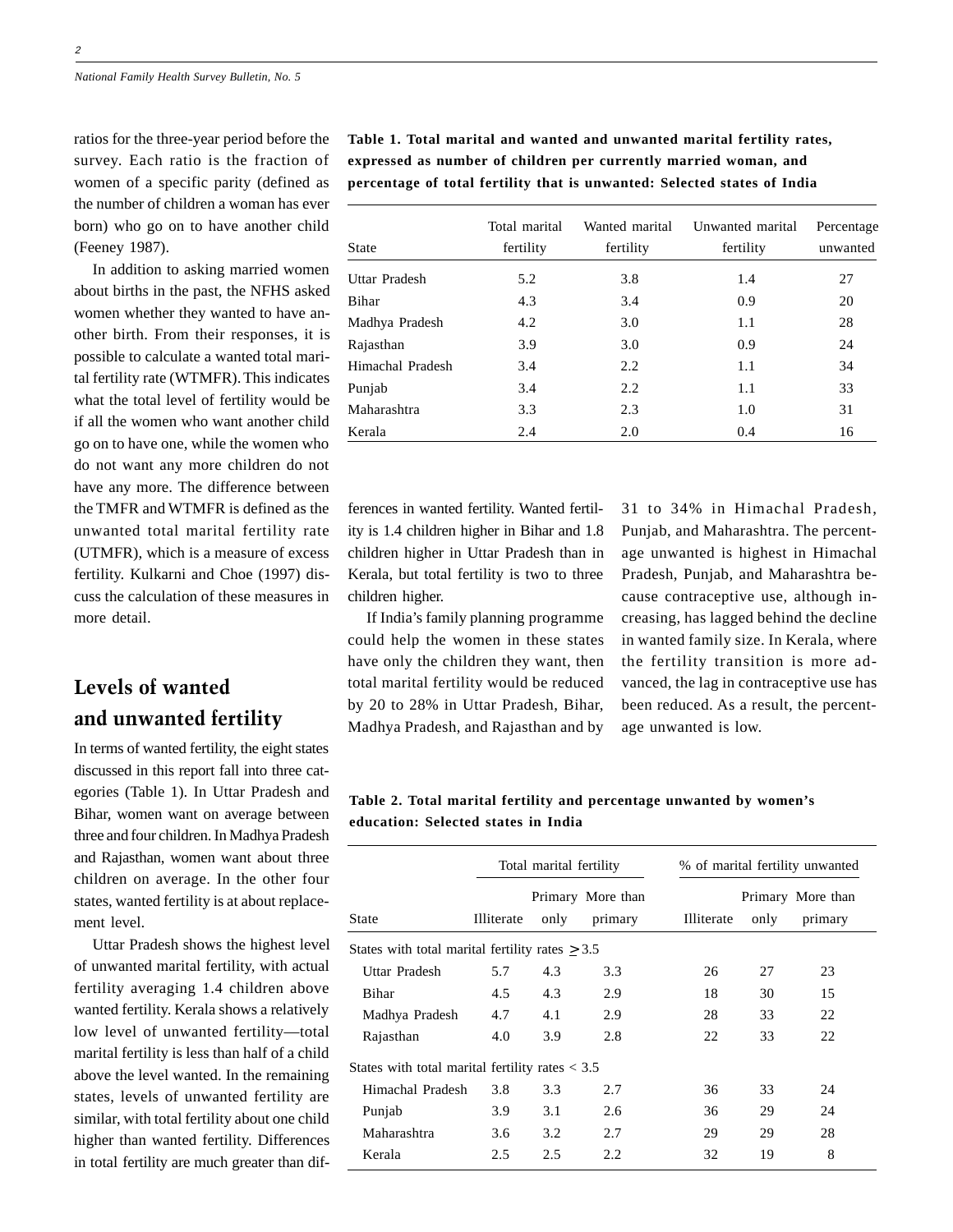# Fertility and women's education

In India, differences in women's education are generally associated with substantial differences in fertility. Based on data for the three-year period before the NFHS, total marital fertility is 4.1 for illiterate women, compared with only 2.6 for women with more than a primary education.

Table 2 shows total marital fertility and the proportion that is unwanted according to three levels of women's education. In every case, the TMFR declines with education. The percentage of marital fertility that is unwanted varies irregularly, however, among different educational groups.

Figures 1 and 2 help explain this variation. They show wanted and unwanted marital fertility rates for the three levels of women's education. In the four "problem" states with high total fertility (Figure 1), there are large and consistent differences in wanted fertility among the three education groups, with illiterate women wanting more children than women with a primary or greater education. The pattern for unwanted fertility is more complicated. In Uttar Pradesh, unwanted fertility is highest among illiterate women, whereas in Bihar, Madhya Pradesh, and Rajasthan, it is highest among women with a primary education. In these states, it may be that many women with a primary education would like fewer children but are not yet controlling their fertility effectively—thus the relatively high levels of unwanted fertility for this group. Many illiterate women in these states may not wish to lower their fertility, or not by very much.

In the four states with moderate or low fertility (Figure 2), the differences among educational groups are small for wanted fertility. Except in Maharashtra, they are larger for unwanted fertility. Less-educated women tend to have more children than women with more education, and a



**education: Selected states with high total marital fertility**

**Figure 1. Wanted and unwanted marital fertility rates by women's level of**



higher proportion of these children tend to be unwanted. In Kerala, the state with the lowest total marital fertility, unwanted fertility is highest for illiterate women partly because wanted fertility is lowest for this group.

These patterns suggest that when fertility begins to decline, the characteristics of individual women—such as education—are strongly related to their fertility preferences. For women who want small families but do not control their family size very effectively, levels of unwanted fertility tend to be high, for example among women with a primary education in Bihar and Rajasthan. As total fertility declines further, the differences among educational groups in wanted fertility tend to narrow (Figure 2). The level of unwanted fertility declines as a whole,

**Figure 2. Wanted and unwanted marital fertility rates by women's level of education: Selected states with moderate or low total marital fertility**